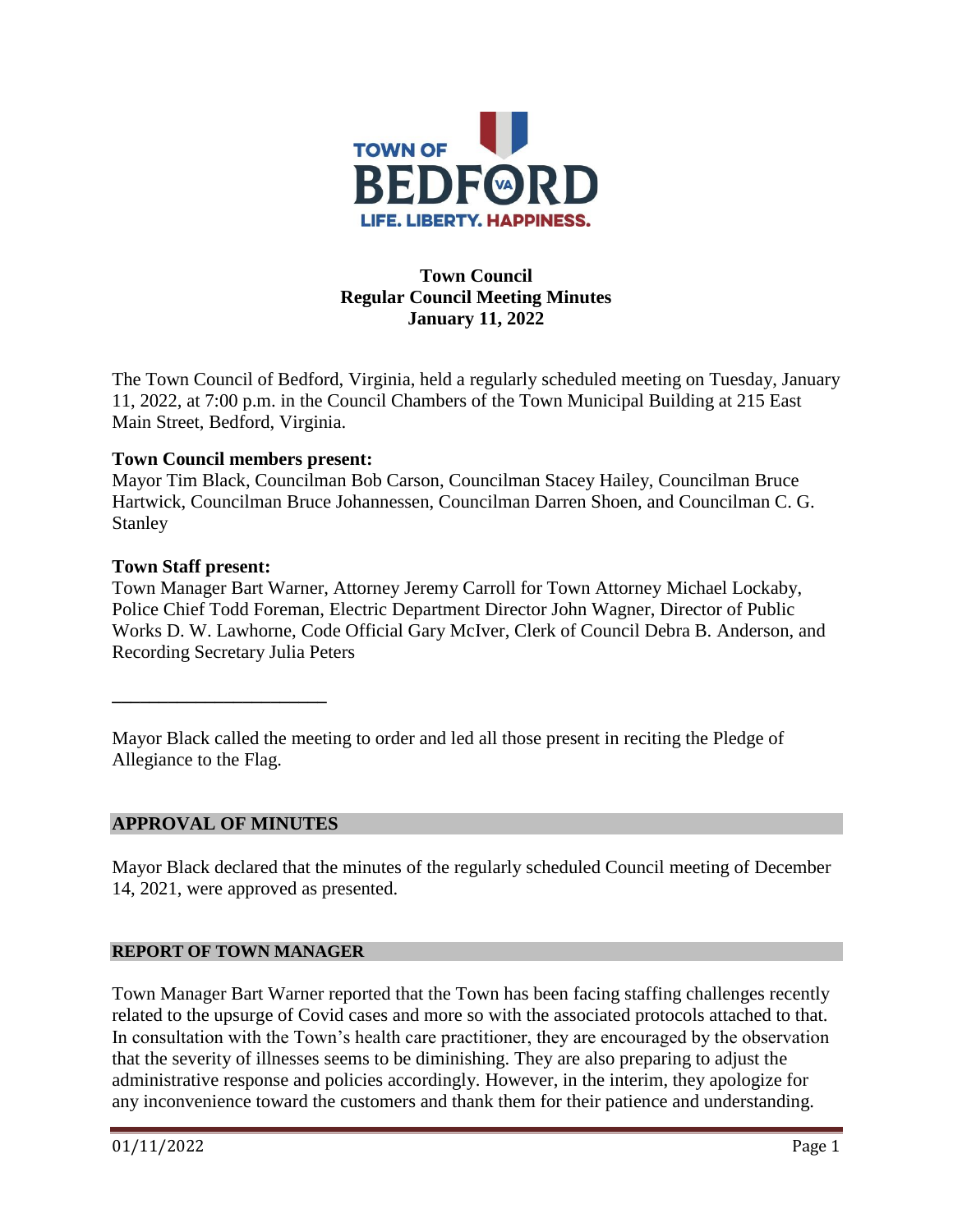Some adjustments had to be made particularly in the Treasurer's Office, but as of 8 a.m. that day they were operating normally.

In conjunction with Chief Foreman's retirement, a new representative needs to be appointed to the Virginia Alcohol Safety Action Program (VASAP) Policy Board. The present term expires in August. Mr. Foreman has expressed a willingness to serve until a new chief is on-board and it is Mr. Warner's recommendation that he continue to do so under those terms.

Staff continues to evaluate several options related to plans for relocation of the police department and expect to discuss this in greater depth at a public level as part of the strategic planning and budget retreat on Saturday, February 26, 2022.

Mr. Warner also recognized and congratulated D. W. Lawhorne on his appointment to the State Board for Waste Management Facility Operators by Governor-elect Youngkin. He will continue to serve as Director of Public Works in addition to his new role as a policy advisor on the state level. Mr. Warner knows the appointment was heavily influenced by representatives of the Virginia Department of Environmental Quality (DEQ) who observed the outstanding work Mr. Lawhorne performs in running the landfill. It is a great accomplishment for him personally, and he is very proud.

If Council members have not already done so, he asked them to complete their Conflict of Interest forms and return them to Debra Anderson by January 24, 2022.

Town offices will be closed Monday, January 17, 2022, in accordance with the state holiday schedule.

# **APPEARANCES BEFORE COUNCIL**

None.

# **COUNCIL COMMENTS**

Mr. Stanley was saddened to hear of the retirement of the Town's Police Chief.

Mr. Shoen echoed the sentiments and congratulated Mr. Lawhorne.

Mr. Hailey concurred. Chief Foreman will be missed. He congratulated Mr. Lawhorne for being appointed to the state position and said it was a great accomplishment for the Town.

Mr. Johannessen reported that Bob Wandrei had a stroke on December 29, 2021. He is currently recovering at Virginia Baptist Hospital. His speech is coming back and he is walking with a walker but recovery will take a while. Mr. Wandrei has done a lot for the Town and he hopes everyone will keep him in their thoughts and prayers. Mr. Johannessen also congratulated Mr. Lawhorne and wished Chief Foreman well in his retirement.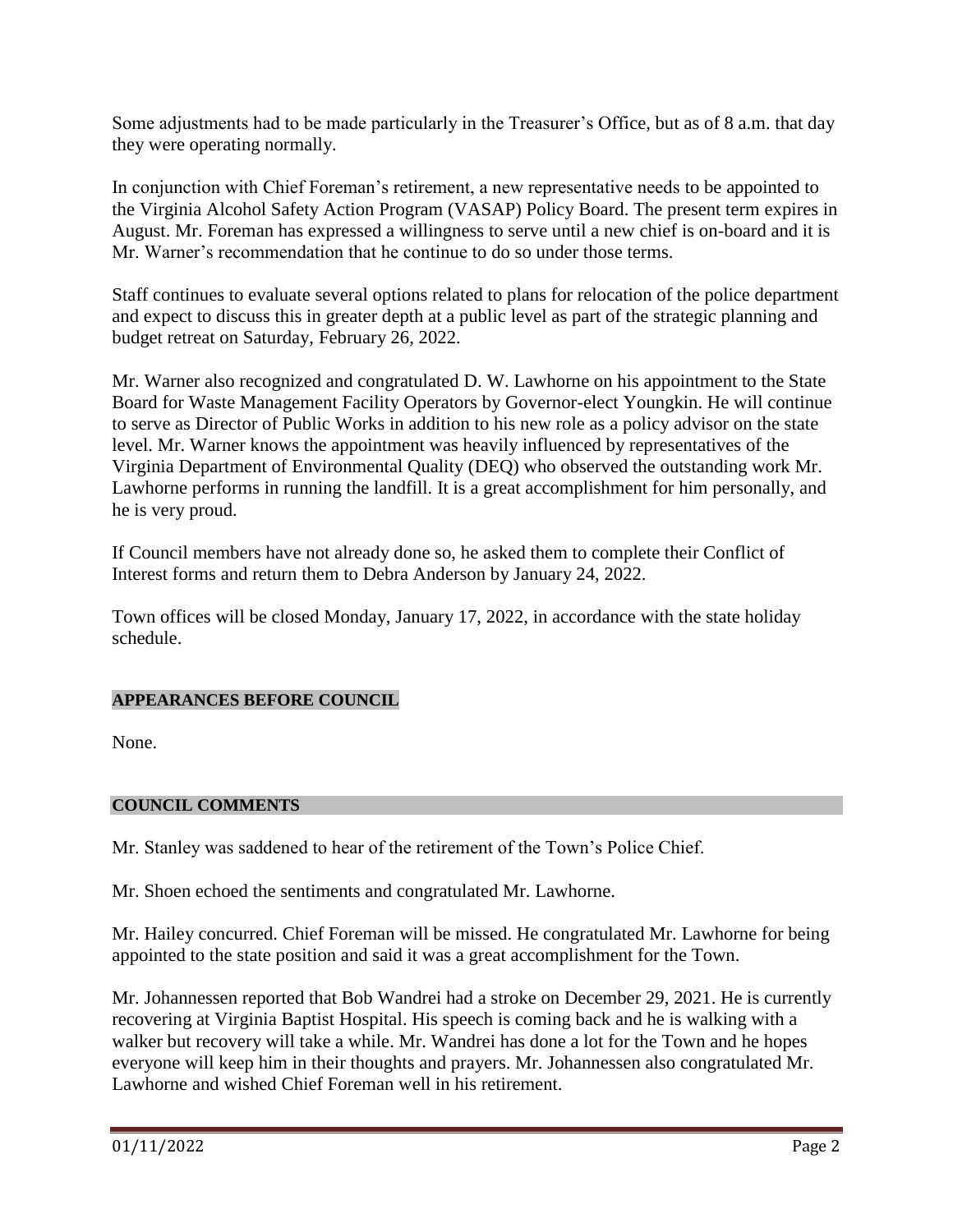Mr. Hartwick congratulated Mr. Lawhorne on his state appointment. He welcomed Mr. Carson to the Council. He said he joined a winning team and they will do great things. He also thanked Chief Foreman for his many years of service. He is one of the best police chiefs Bedford has had. Whoever becomes the new chief will have some big shoes to fill.

Mayor Black welcomed Mr. Carson to the Council. He was glad to have him and looked forward to his vision and leadership. He also said that Mr. Lawhorne's crew always go above and beyond. When it snowed on Monday, they not only cleaned the Town up but also ran two trash routes. He congratulated Mr. Lawhorne on his appointment. It was a testament to his leadership and what he has done with the Town's landfill. He congratulated Chief Foreman on his retirement and was sorry to see him go but he has provided great leadership to the community for 25 years and he will be missed. They will be leaning on him to help them find the next person to continue in his footsteps.

# **REPORT OF COUNCIL COMMITTEES**

None.

# **REVISIONS TO AGENDA**

None.

## **PUBLIC HEARINGS**

None.

#### **CONSENT AGENDA**

None.

## **OLD BUSINESS**

None.

#### **NEW BUSINESS**

## **Oath of Office – Robert Carson**

Clerk of Council Debra Anderson read the Oath of Office to Bob Carson as he repeated the words with his right hand raised. Attendees applauded as Councilman Carson took his seat on the Town Council.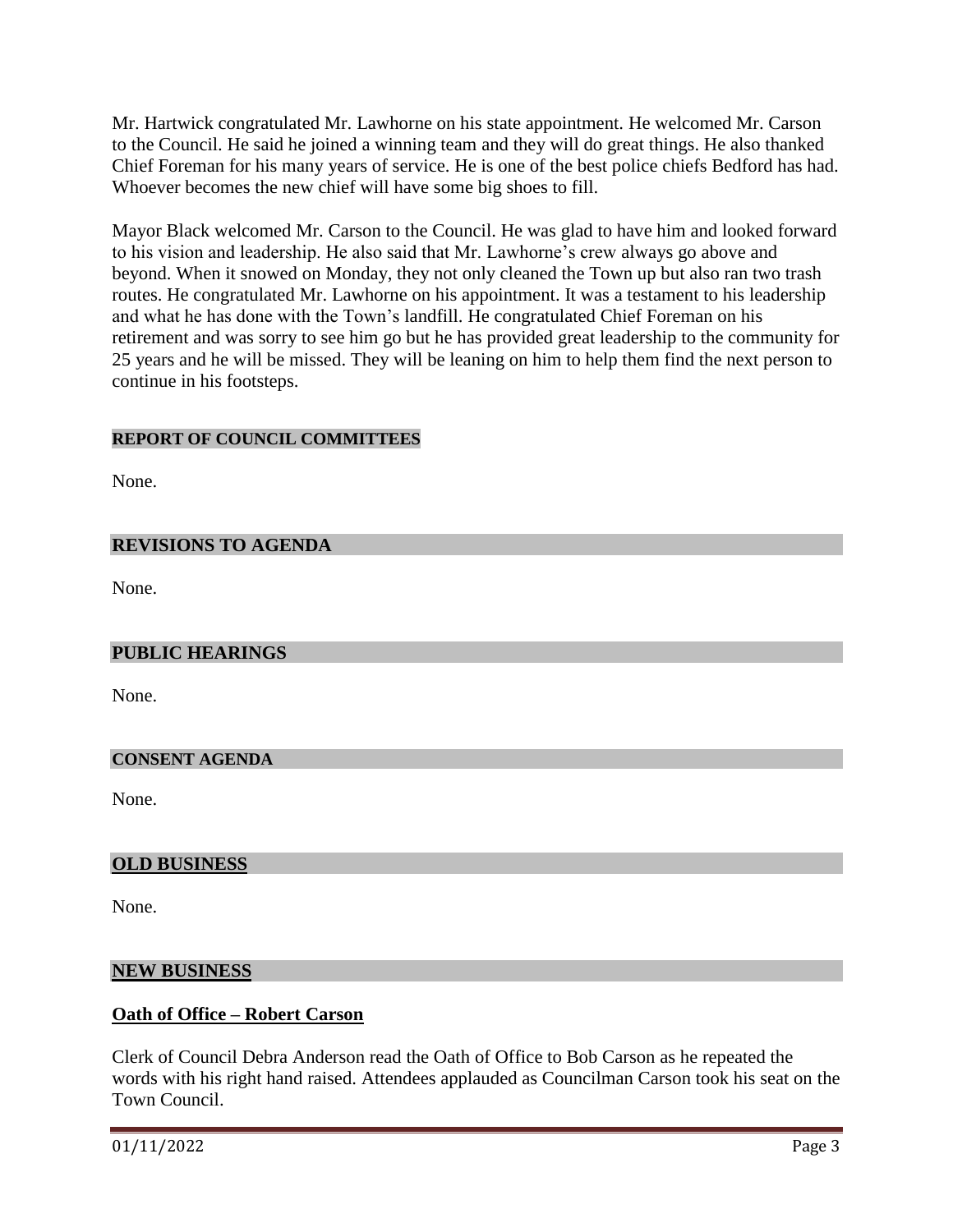# **Election of Vice Mayor**

Mayor Black noted that former Councilman Steve Rush had been the Vice Mayor and he wanted to wait to appoint a replacement until the new Council member was appointed. He opened the floor for nominations.

Mr. Shoen moved, seconded by Mr. Johannessen to nominate C. G. Stanley as Vice Mayor.

There were no other nominations so Mayor Black closed the floor for nominations and asked for a roll call vote.

Voted upon and carried by the following roll call vote:

| Councilman Carson      | aye |
|------------------------|-----|
| Councilman Hailey      | aye |
| Councilman Hartwick    | aye |
| Councilman Johannessen | aye |
| Councilman Shoen       | aye |
| Councilman Stanley     | aye |
| <b>Mayor Black</b>     | aye |

The motion carried with seven members voting aye.

Clerk of Council Debra Anderson read the Oath of Office to Councilman Stanley as he repeated the words with his right hand raised. Mr. Stanley returned to his seat as the Vice Mayor of the Town of Bedford.

Mayor Black read Closed Session pursuant to Section 2.2-3711 (a) (3) of the Code of Virginia 1950, as amended, for the acquisition or disposition of publicly held real property, where discussion in an open meeting would adversely affect the bargaining position.

Mr. Hailey moved, seconded by Mr. Hartwick to enter into closed session.

Voted upon and carried by the following roll call vote.

| Councilman Hailey      | aye |
|------------------------|-----|
| Councilman Hartwick    | aye |
| Councilman Johannessen | aye |
| Councilman Shoen       | aye |
| Councilman Stanley     | aye |
| Councilman Carson      | aye |
| <b>Mayor Black</b>     | aye |
|                        |     |